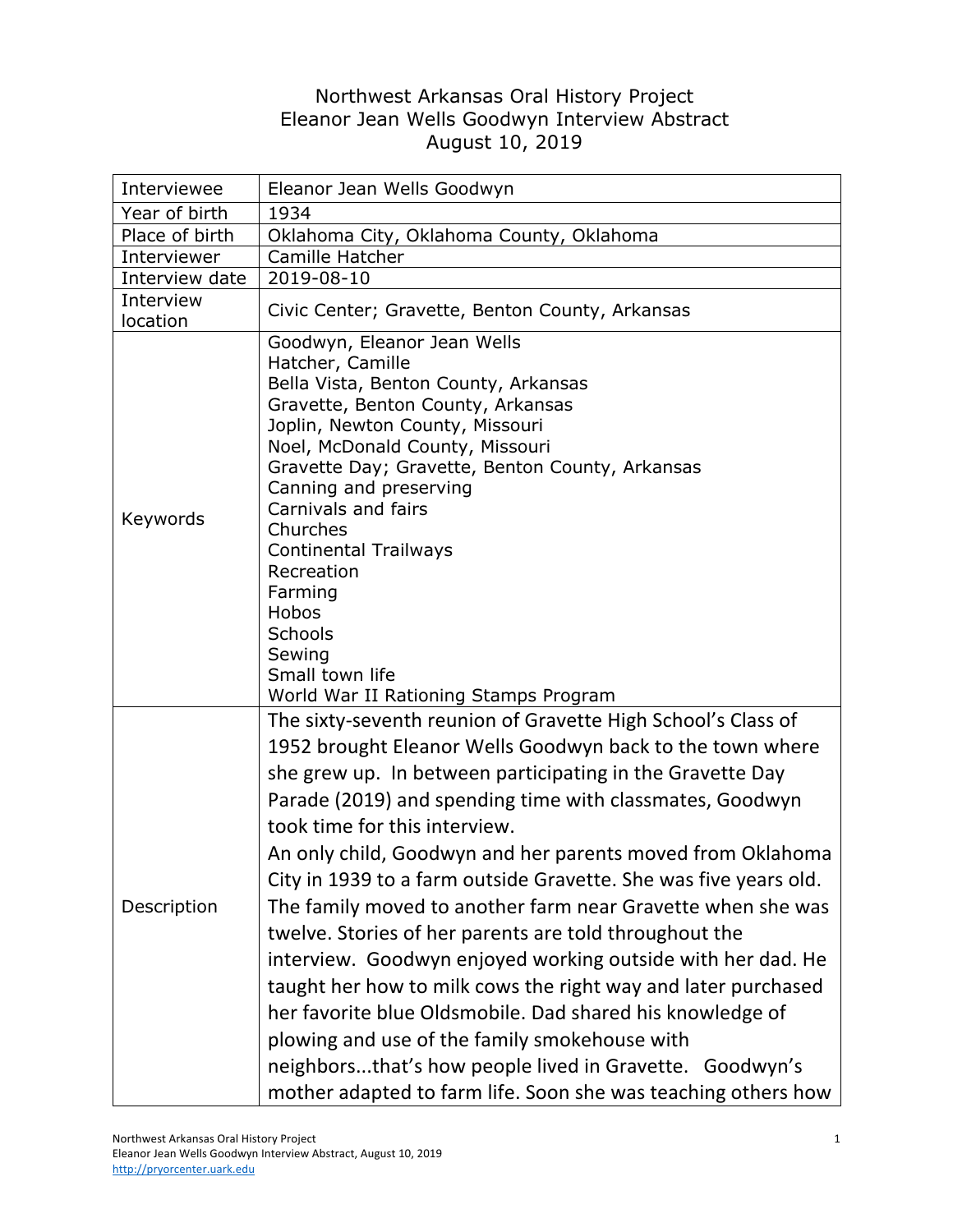| to preserve garden products, sew dresses from the feed sacks,<br>or add a bit of rickrack to hemlines. She played piano at the<br>Baptist Church. When Goodwyn's mother felt the Gravette<br>school children needed hot lunches, she got the program set<br>up. Her mother ran the City Café. Goodwyn served its<br>customers. She remembers the time the railroad engineers<br>gave her a 50-cent tip. She carried that around for a long time.<br>Goodwyn discusses the impact of WWII's rationing stamp<br>program on the family. Sugar was hard to get; her mother<br>wore nylons with runs. As Dad did not use all the tire and gas<br>coupons, the family swapped stamps with others. In one story,<br>Goodwyn remembers the tramps (hobos) knocking on their<br>door. They knew her mother always fed them as guests.<br>Tomato crates out by the smokehouse became tables and<br>Goodwyn joined them for conversationsafety was never an<br>issue. Their plates were filled with the same foods the family<br>was served, including two tablets of saccharine (sugar |
|------------------------------------------------------------------------------------------------------------------------------------------------------------------------------------------------------------------------------------------------------------------------------------------------------------------------------------------------------------------------------------------------------------------------------------------------------------------------------------------------------------------------------------------------------------------------------------------------------------------------------------------------------------------------------------------------------------------------------------------------------------------------------------------------------------------------------------------------------------------------------------------------------------------------------------------------------------------------------------------------------------------------------------------------------------------------------|
| substitute). While 'the guests' cleaned their plates, Goodwyn                                                                                                                                                                                                                                                                                                                                                                                                                                                                                                                                                                                                                                                                                                                                                                                                                                                                                                                                                                                                                |
| recalls the plates were always returned with the tablets                                                                                                                                                                                                                                                                                                                                                                                                                                                                                                                                                                                                                                                                                                                                                                                                                                                                                                                                                                                                                     |
| untouched.                                                                                                                                                                                                                                                                                                                                                                                                                                                                                                                                                                                                                                                                                                                                                                                                                                                                                                                                                                                                                                                                   |
| School years meant friends and good times when the chores<br>were done. Summer meant trips to Joplin to visit family. She                                                                                                                                                                                                                                                                                                                                                                                                                                                                                                                                                                                                                                                                                                                                                                                                                                                                                                                                                    |
| rode both ways alone on the Continental Trailways bus. The                                                                                                                                                                                                                                                                                                                                                                                                                                                                                                                                                                                                                                                                                                                                                                                                                                                                                                                                                                                                                   |
| driver had a dime to get her a drink at the stop in Anderson.                                                                                                                                                                                                                                                                                                                                                                                                                                                                                                                                                                                                                                                                                                                                                                                                                                                                                                                                                                                                                |
| Back home, there were slumber parties, paper dolls and                                                                                                                                                                                                                                                                                                                                                                                                                                                                                                                                                                                                                                                                                                                                                                                                                                                                                                                                                                                                                       |
| church. In high school Goodwyn played in the band so she                                                                                                                                                                                                                                                                                                                                                                                                                                                                                                                                                                                                                                                                                                                                                                                                                                                                                                                                                                                                                     |
| could go on trips to Harrison and Fayetteville. Class field trips                                                                                                                                                                                                                                                                                                                                                                                                                                                                                                                                                                                                                                                                                                                                                                                                                                                                                                                                                                                                            |
| introduced her to nearby caves in Bella Vista and Noel. Then                                                                                                                                                                                                                                                                                                                                                                                                                                                                                                                                                                                                                                                                                                                                                                                                                                                                                                                                                                                                                 |
| there were the times the family pond froze. Dad made a                                                                                                                                                                                                                                                                                                                                                                                                                                                                                                                                                                                                                                                                                                                                                                                                                                                                                                                                                                                                                       |
| roaring bonfire. Everyone, farm and town families, came. Soon<br>Goodwyn and friends were 'scooting' over the ice in their                                                                                                                                                                                                                                                                                                                                                                                                                                                                                                                                                                                                                                                                                                                                                                                                                                                                                                                                                   |
| shoes.                                                                                                                                                                                                                                                                                                                                                                                                                                                                                                                                                                                                                                                                                                                                                                                                                                                                                                                                                                                                                                                                       |
| Following Goodwyn's graduation in 1952, the family moved to                                                                                                                                                                                                                                                                                                                                                                                                                                                                                                                                                                                                                                                                                                                                                                                                                                                                                                                                                                                                                  |
| Wichita Kansas. She lives there today. But any time the Class of<br>1952 has a reunion, Goodwyn travels the two hundred miles to                                                                                                                                                                                                                                                                                                                                                                                                                                                                                                                                                                                                                                                                                                                                                                                                                                                                                                                                             |
| see old friends, exchange new and old stories, and talk about                                                                                                                                                                                                                                                                                                                                                                                                                                                                                                                                                                                                                                                                                                                                                                                                                                                                                                                                                                                                                |
| the changes to Gravette. That's exactly what happened in                                                                                                                                                                                                                                                                                                                                                                                                                                                                                                                                                                                                                                                                                                                                                                                                                                                                                                                                                                                                                     |
| August 2019 when she joined classmates to celebrate the<br>current Gravette Day festival. The festival may not include the                                                                                                                                                                                                                                                                                                                                                                                                                                                                                                                                                                                                                                                                                                                                                                                                                                                                                                                                                   |